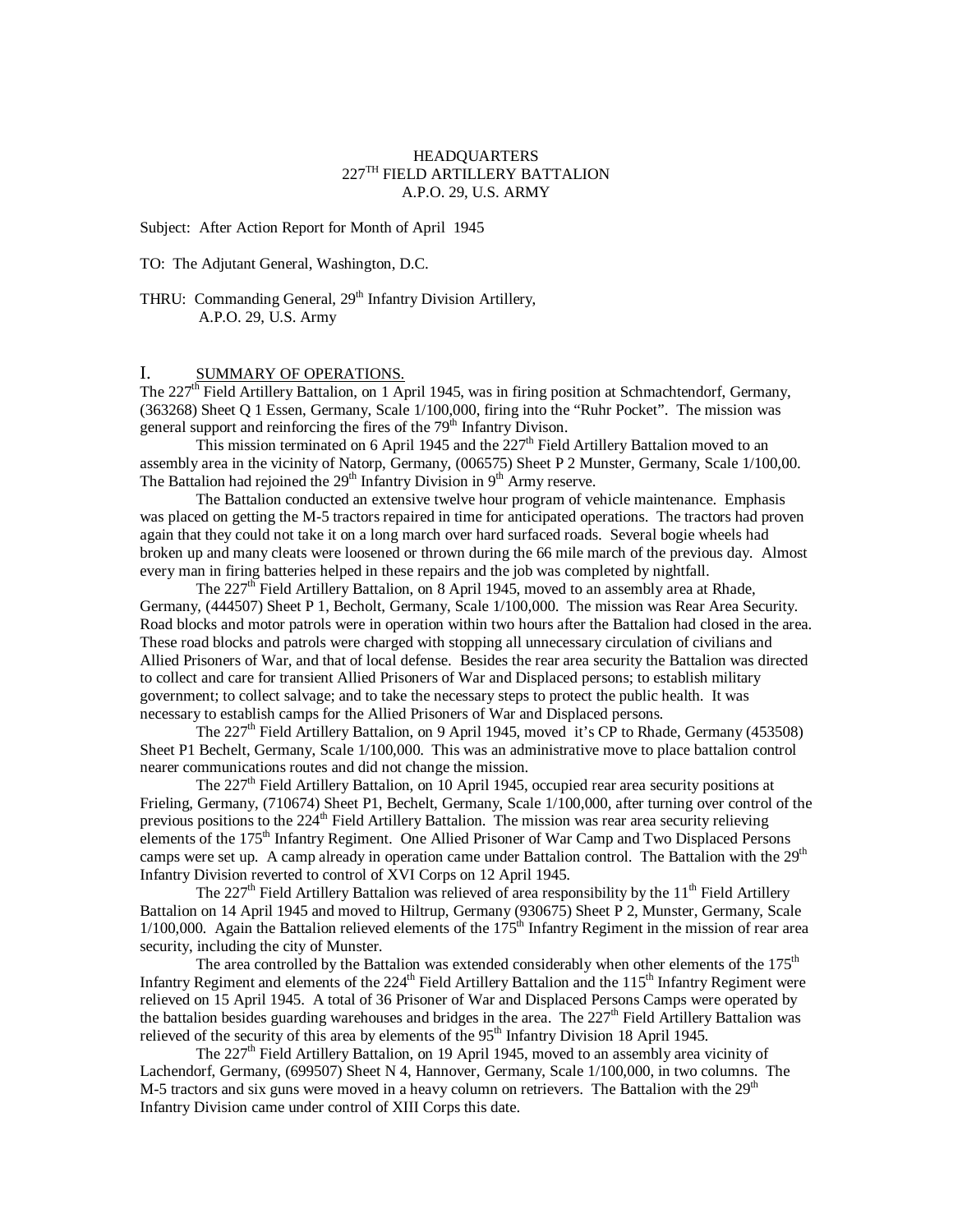The 227<sup>th</sup> Field Artillery Battalion, on 20 April 1945, at Luder, Germany, (977718) Sheet M 5, Salzwedel, Germany, Scale 1/100,000 occupied firing positions. The mission was general support of the 29<sup>th</sup> Infantry Division.

The  $227<sup>th</sup>$  Field Artillery Battalion, on 22 April 1945, displaced to Klense, Germany, (167871) Sheet M 5, Salzwedel, Germany, Scale 1/100,000 and occupied firing positions. The mission was general support of the 29<sup>th</sup> Infantry Division.

The  $227<sup>th</sup>$  Field Artillery Battalion, on 23 April 1945, displaced to Tolstefans, Germany, (215945) Sheet M 5, Salzwedel, Germany, Scale 1/100,000 and occupied firing positions. The mission was general support of the  $29<sup>th</sup>$  Infantry Division.

The  $227<sup>th</sup>$  Field Artillery Battalion, on 24 April 1945, displaced to Riskau, Germany, (209065) Sheet M 5, Salzwedel, Germany, Scale 1/100,000 and occupied firing positions. The mission was general support of the  $29<sup>th</sup>$  Infantry Division and reinforcing fires of the  $110<sup>th</sup>$  Field Artillery Battalion. The mission was changed on 28 April to general support of the  $29<sup>th</sup>$  Infantry Division and reinforcing the firs of the 111th Field Artillery Battalion. This mission continued through 30 April 1945.

### II. FORCES ENGAGED.

During the month of 1945 the  $227<sup>th</sup>$  Field Artillery Battalion came into contact with a host of miscellaneous units of the German Army. The main identifications made during the time the Battalion was attached to the 79<sup>th</sup> Division Artillery were elements of the  $2<sup>nd</sup>$  Paratroop Division, 190<sup>th</sup> Volksgrenadier Division and the 180<sup>th</sup> Volksgrenadier Division.

Forces engaged during the latter part of the month were the 84<sup>th</sup> Infantry Division and a variety of miscellaneous units under control of XXXIX Panzer Corps. These units included elements of the  $328<sup>th</sup>$ Infantry Division, 130<sup>th</sup> Panzer Lehr Division, 739<sup>th</sup> Home Guard Battalion, 2<sup>nd</sup> Panzer Division, 160<sup>th</sup> Infantry Division, 199<sup>th</sup> Infantry Division, Division Von Clausewitz, and Kampfgruppe Leptin. Several Volksturm units were also engaged.

A total of 34 German Prisoners of War were captured and evacuated during the month of April 1945.

### III. LOSSES IN ACTION.

During the month of April 1945 the 227<sup>th</sup> Field Artillery Battalion did not suffer a single casualty. A resume of the losses of the Battalion since entering combat until the end of April 1945 is as follows:

|                     | KIA | DOW | SWA | $W\Lambda$<br>'A | ⊷ | MIA |
|---------------------|-----|-----|-----|------------------|---|-----|
| Officers            |     |     |     |                  |   |     |
| <b>Enlisted Men</b> | -   |     | . . |                  |   |     |

#### IV. AWARDS AND DECORATIONS

During the month of April 1945 the following awards were made to members of the  $227<sup>th</sup>$  Field Artillery Battalion:

| Bronze Star Medal                   |  |
|-------------------------------------|--|
| Oak Leaf Cluster to the Bronze Star |  |

#### V. COMMANDING OFFICERS.

The Commanding Officers for the month of November 1944 were as follows:

| <b>Battalion Commander</b> | Lt. Col. Neal W. Harper             |
|----------------------------|-------------------------------------|
| Headquarters Battery       | $1st$ Lt. Robert M. Godber          |
| Battery "A"                | Capt. George F. Weidl               |
| Battery "B"                | Capt. Walter J. Rakow               |
| Battery "C"                | 1 <sup>st</sup> Lt. David D. Honick |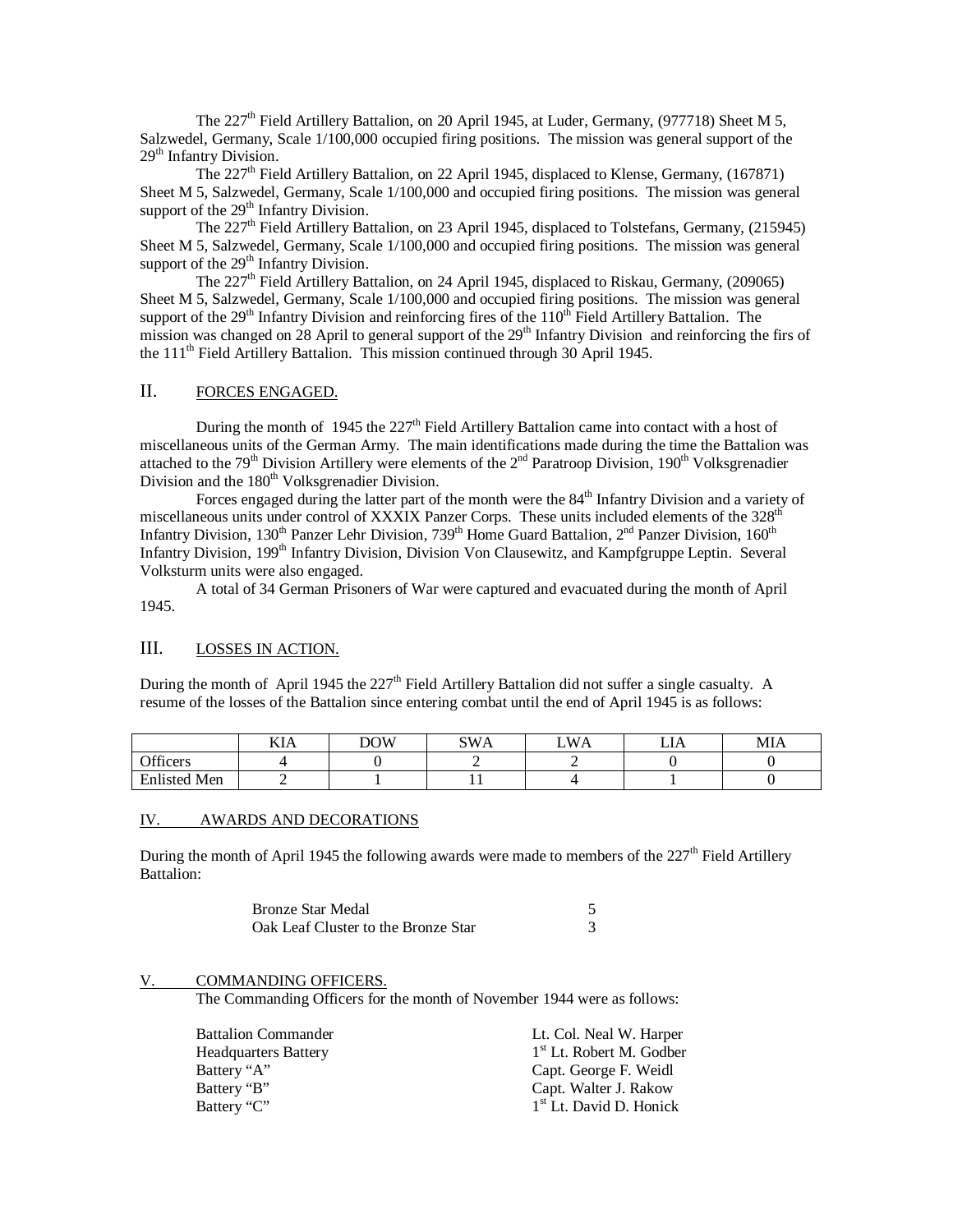| Service Battery                               |                                          |  |  |
|-----------------------------------------------|------------------------------------------|--|--|
| 1 April to 23 April 1945                      | Capt. Eugene D. Jones                    |  |  |
| 23 April to 30 April 1945                     | Capt. Anthony M. Kemp Jr.                |  |  |
| Medical Detachment                            | Capt. Harold L. Bacon                    |  |  |
| The Battalion Commander's Staff consisted of: |                                          |  |  |
| <b>Executive Officer</b>                      | Major Norman D. Aboosh                   |  |  |
| $S-3$                                         | Major Frederick B. Johnson (TDY-USA)     |  |  |
| Ass't $S-3$                                   | Capt. John C. Vallor (Acting S-3)        |  |  |
| $S-2$                                         | Capt. Cecil L. Harvey (Acting Ass't S-3) |  |  |
| Ass't $S-2$                                   | $2nd$ Lt. Herman G. DeMoss               |  |  |
| Liason Officer                                | Capt. Bruce Bliven, Jr.                  |  |  |

## IV. MISCELLANEOUS.

The 227<sup>th</sup> Artillery Battalion completed a total of fifty-six (56) missions, and expended a total of seven hundred and sixteen rounds (716) rounds of ammunition for the month of April 1945. A breakdown of these is as follows:

| <b>TYPES OF MISSIONS</b>   | <b>NUMBER</b> |
|----------------------------|---------------|
| Registration               |               |
| <b>Counter Battery</b>     |               |
| Fortifications             |               |
| Harassing and Interdiction |               |
| Miscellaneous              |               |
| TOTAL.                     |               |

The Air OP Section of the 227<sup>th</sup> Field Artillery Battalion flew a total of 74 missions during April 1945. A breakdown of the flights made is as follows:

| 91 Hrs 50 Min. |
|----------------|
|                |
| 16             |
| 52             |
| Δ              |
|                |

The  $227<sup>th</sup>$  Field Artillery Battalion during the period of 8 April to 18 April 1945 while carrying out the mission of rear area security housed and cared for 7,465 Allied Prisoners of War and 7,640 Displaced Persons.

 During the month of April six (6) enlisted men were placed on Temporary Duty in the United States of America. This brought the total to one (1) officer and eighteen (18) enlisted men that have been sent to the United States for Temporary Duty.

 During the month of April 1945 seven day leaves or furloughs were given to three (3) officers and five (5) enlisted men. The officers and four (4) of the enlisted men visited the Riviera. The other enlisted men visited England.

On 27 April 1945 a movie was shown to the Battalion. 350 men attended.

The combat efficiency of the  $227<sup>th</sup>$  Field Artillery Battalion was excellent throughout the month of April 1945.

Morale during the period was excellent. 29 LET'S GO.

(signed-Neal W. Harper) NEAL W. HARPER Lt. Colonel, F.A. Commanding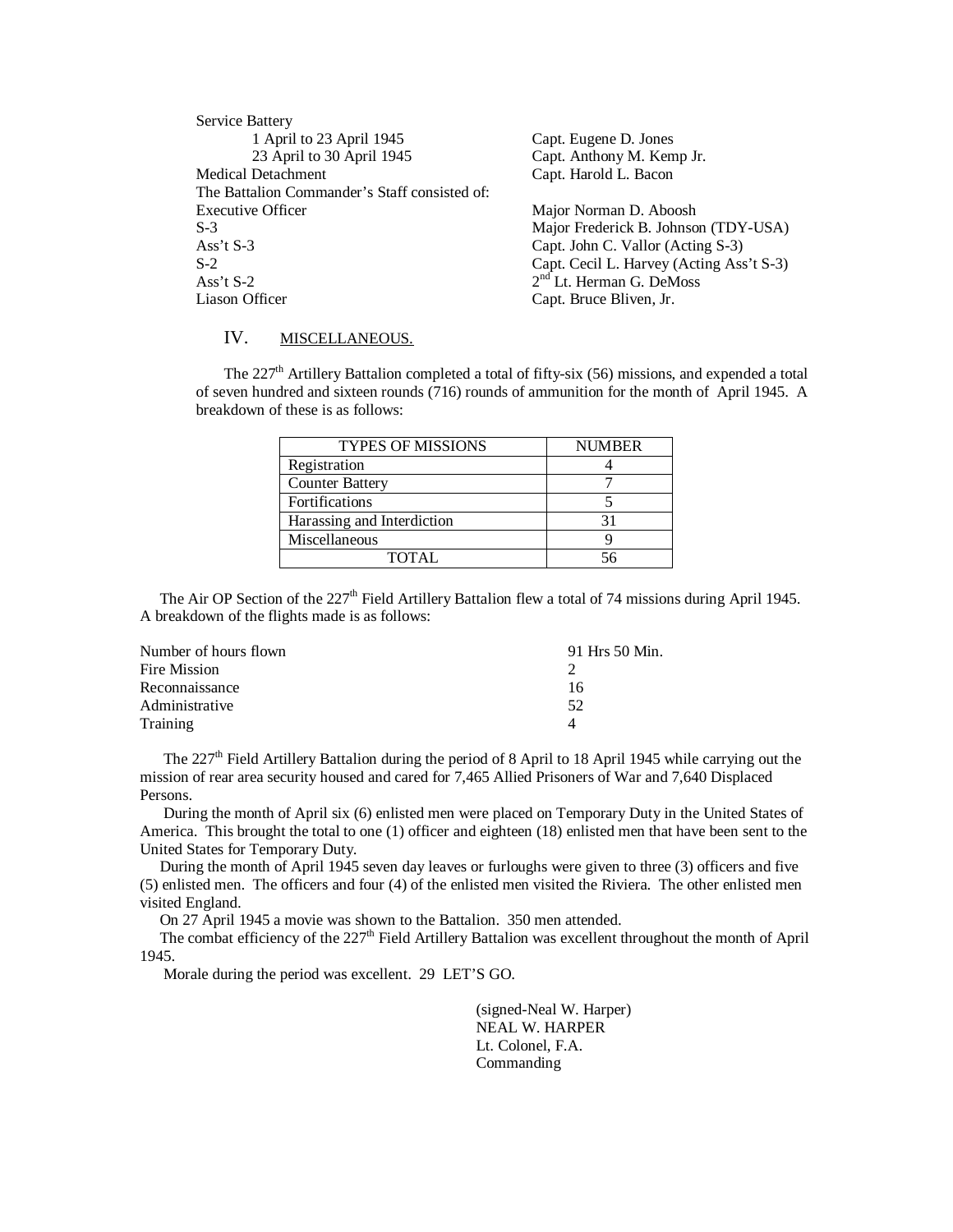#### BATTLE LESSONS AND CONCLUSIONS

### I. COMMUNICATIONS

1. During the past rapidly moving situation it was necessary to rely solely on radio communication with the forward observers. This was accomplished by having in each forward observer's party a 3⁄4 ton C&R equipped with a 608 radio to act as a relay when it had reached it's maximum range.

# II. MOTORS

1. In the maintenance of the M-5, 13 ton High Speed Tractor, since entering combat, our biggest headaches has been the track links. The tracks on our tractors are made up of grouser type links which are held together by two bolts. These bolts break easily and cause no end of trouble. We have found by disassembling the tracks and welding a bead on both sides of the links we have eliminated our biggest maintenance problem.

#### III. MISCELLANEOUS

- 1. ¼ ton Trailers have to be towed by a vehicle of the same wheel spacing in order to cross some of the treadway bridges that have been erected for river and canal crossings, the towed vehicle must track the towing vehicle.
- 2. It was found that a complete section could be transported on a M-19 tank retriever by backing the 155 M-1 Howitzer on the retriever, uncoupling the tractor and backing ti over a portion of the trail. It was necessary however, to lift the front end of the tractor with the wrecker in order to permit the ramps to be put into place.

(signed-Neal W. Harper) NEAL W. HARPER Lt. Colonel, F.A. Commanding